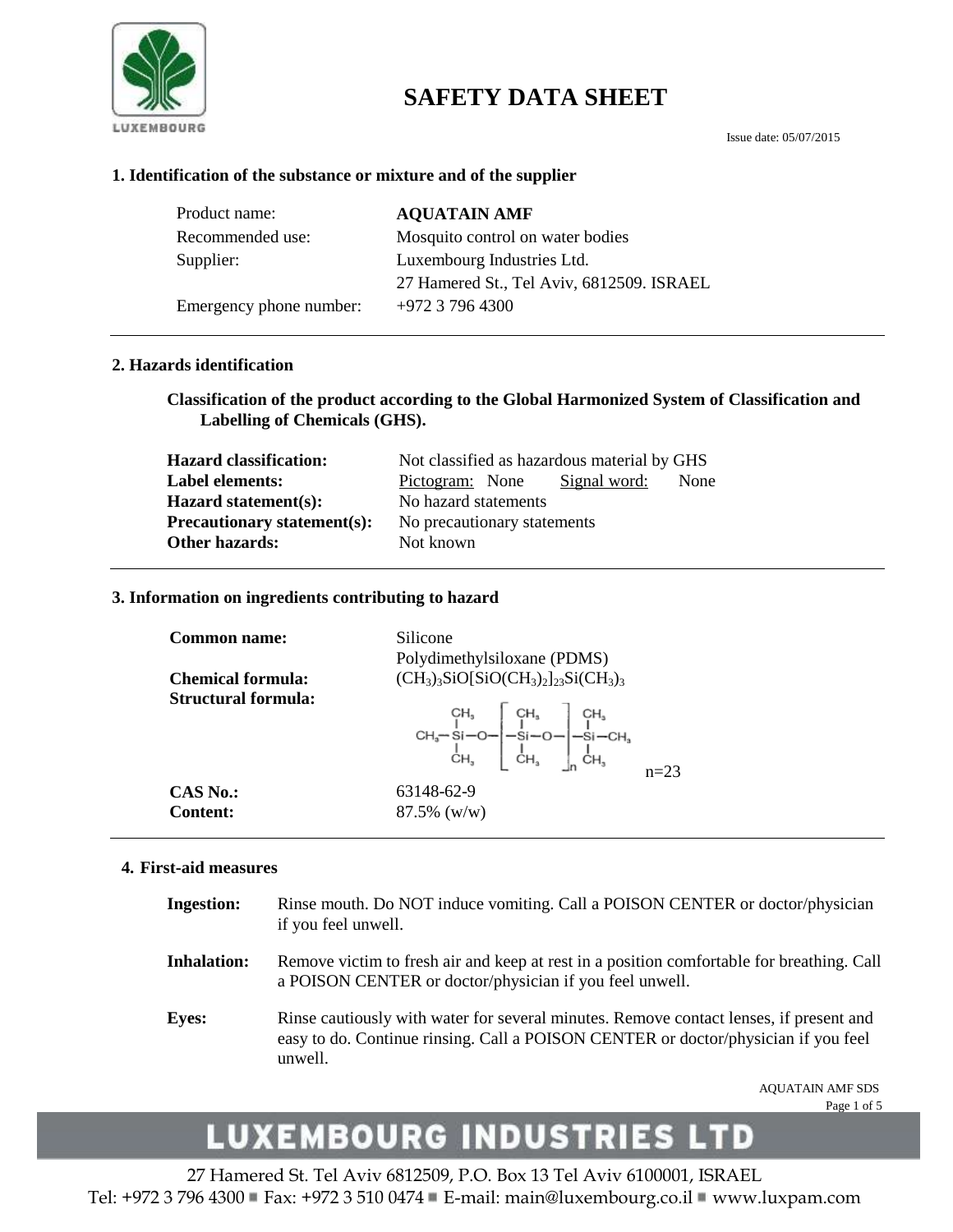**Skin:** Remove/Take off immediately all contaminated clothing. Rinse skin with water/shower. Wash contaminated clothing before reuse. Call a POISON CENTER or doctor/physician if you feel unwell.

## **Most important symptoms and effects, both acute and delayed.**

No specific symptoms for silicone poisoning are available. Aquatain may cause temporary eye irritation.

## **Indication of any immediate medical attention and special treatment needed.**

There is no specific antidote. Treat symptomatically.

## **5. Fire-fighting measures**

| Suitable extinguishing media:                                      | Small Fire: Dry chemical, $CO2$ or water spray.<br>Large Fire: Dry chemical, alcohol-resistant foam or water<br>spray. Move containers from fire area if you can do it without<br>risk. Dike fire-control water for later disposal; do not scatter<br>the material.                                                                                                                                                                                                                                                                                            |
|--------------------------------------------------------------------|----------------------------------------------------------------------------------------------------------------------------------------------------------------------------------------------------------------------------------------------------------------------------------------------------------------------------------------------------------------------------------------------------------------------------------------------------------------------------------------------------------------------------------------------------------------|
| Specific hazards arising from the<br>chemical:                     | Possible combustion products are silicon dioxide, carbon<br>oxides and traces of incompletely burned carbon compounds                                                                                                                                                                                                                                                                                                                                                                                                                                          |
| Special protective equipment and<br>precautions for fire-fighters: | Determine the need to evacuate or isolate the area according<br>to your local emergency plan. Use water spray to keep fire-<br>exposed containers cool. Self-contained breathing apparatus<br>and protective clothing should be worn in fighting large fires<br>involving chemicals.                                                                                                                                                                                                                                                                           |
| 6. Accidental release measures                                     |                                                                                                                                                                                                                                                                                                                                                                                                                                                                                                                                                                |
| <b>Personal precautions, protective</b><br>equipment:              | Use personal protective equipment.                                                                                                                                                                                                                                                                                                                                                                                                                                                                                                                             |
| <b>Environmental precautions:</b>                                  | Prevent further leakage or spillage if safe to do so.<br>Do not let product enter drains. Discharge into the<br>environment must be avoided.                                                                                                                                                                                                                                                                                                                                                                                                                   |
| <b>Methods and materials for</b><br>containment and cleaning up:   | Absorb or cover with dry earth, sand or other non-<br>combustible material and transfer to containers.<br>If diked material can be pumped, store recovered material in<br>appropriate container. Clean up remaining materials from<br>spill with suitable absorbent. Clean area thoroughly since<br>spilled materials, even in small quantities, may present a slip<br>hazard. Final cleaning may require use of steam, solvents or<br>detergents. Dispose of saturated absorbent or cleaning<br>materials appropriately, since spontaneous heating may occur. |



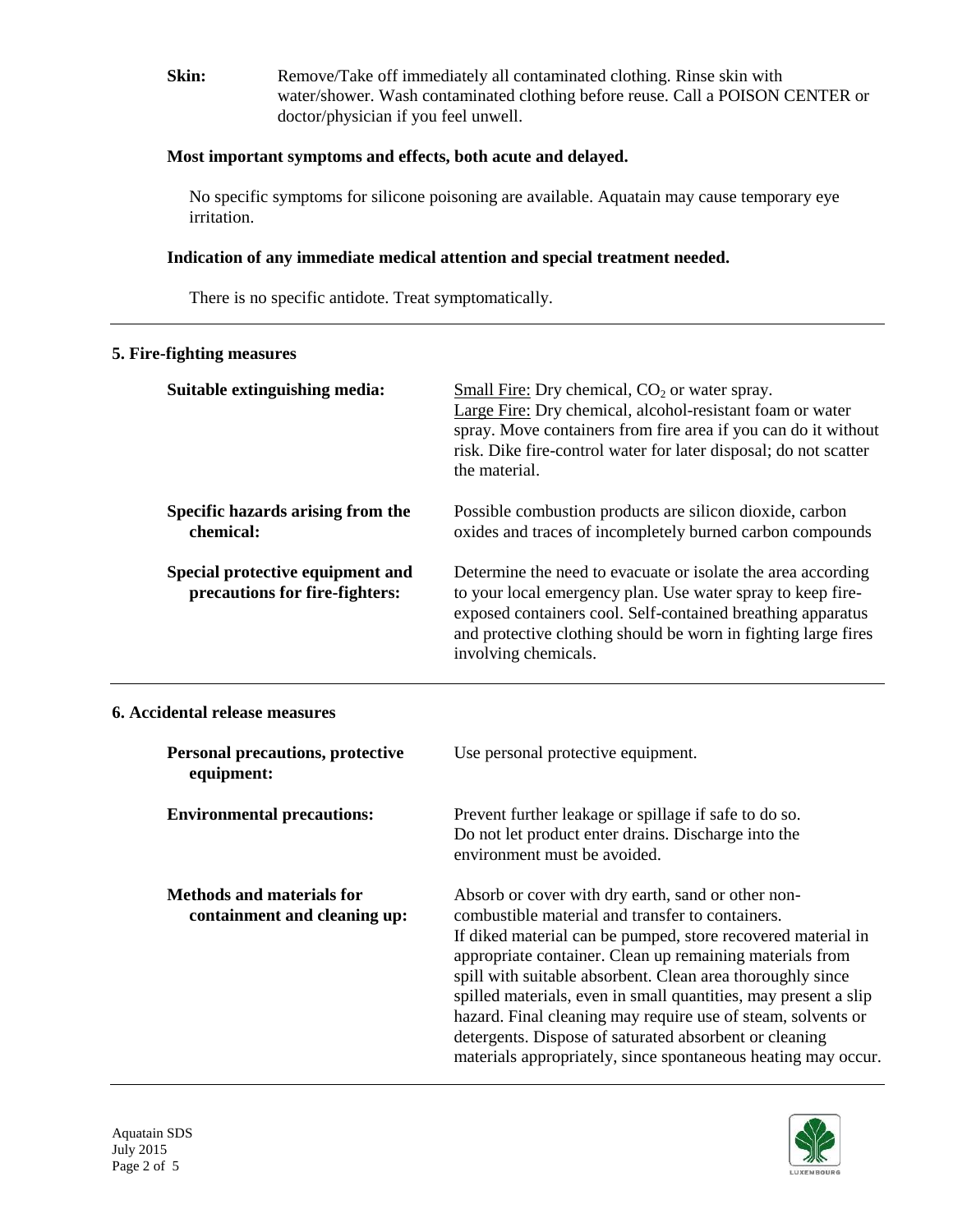## **7. Handling and storage**

| <b>Precautions for safe handling:</b>                            | Exercise good industrial hygiene practice. Use with adequate<br>ventilation. Avoid eye contact. Do not take internally. Wash<br>after handling, especially before eating, drinking or smoking. |
|------------------------------------------------------------------|------------------------------------------------------------------------------------------------------------------------------------------------------------------------------------------------|
| Conditions for safe storage,<br>including any incompatibilities: | Use reasonable care and store away from oxidizing<br>materials. Keep container in a well ventilated place. Keep<br>away from food, drink and animal feedstuffs.                                |
| 8. Exposure controls / personal protection                       |                                                                                                                                                                                                |
| <b>Occupational exposure limits:</b>                             | Not established                                                                                                                                                                                |
| Appropriate engineering controls:                                | General ventilation is recommended.                                                                                                                                                            |
| <b>Personal protective equipment:</b>                            | No special respiratory or hand protection is needed.<br>Use safety glasses as a minimum.                                                                                                       |

## **9. Physical and chemical properties**

| Appearance:                          | Colorless liquid                               |
|--------------------------------------|------------------------------------------------|
| <b>Odour:</b>                        | Slight odor                                    |
| pH:                                  | $6.0 - 6.5$                                    |
| <b>Melting point/freezing point:</b> | $-28$ °C                                       |
| <b>Boiling point:</b>                | $>65^{\circ}$ C                                |
| <b>Evaporation rate:</b>             | Not available                                  |
| <b>Flash point:</b>                  | $>101^{\circ}$ C (Closed Cup)                  |
| <b>Flammability:</b>                 | Not flammable                                  |
| Vapour pressure:                     | Not available                                  |
| <b>Vapour density:</b>               | Not available                                  |
| <b>Bulk density:</b>                 | 0.97 g/mL (Specific Gravity at $25^{\circ}$ C) |
| <b>Solubility in water:</b>          | Not miscible                                   |
| <b>Partitition coefficient</b>       |                                                |
| n-octanol/water:                     | Log P > 9                                      |
| <b>Ignition temperature:</b>         | Not available                                  |
| <b>Decomposition temperature:</b>    | Not available                                  |
| <b>Viscosity:</b>                    | $100 \text{ cSt}$                              |

## **10. Stability and reactivity**

| <b>Reactivity:</b>                         | Oxidizing material can cause a reaction.                    |
|--------------------------------------------|-------------------------------------------------------------|
| <b>Chemical stability:</b>                 | Stable under normal usage conditions.                       |
| <b>Possibility of hazardous reactions:</b> | Hazardous polymerization will not occur.                    |
| <b>Conditions to avoid:</b>                | Avoid exposure to heat, sources of ignition and open flame. |
| <b>Incompatible materials:</b>             | Can react with strong oxidizing agents.                     |

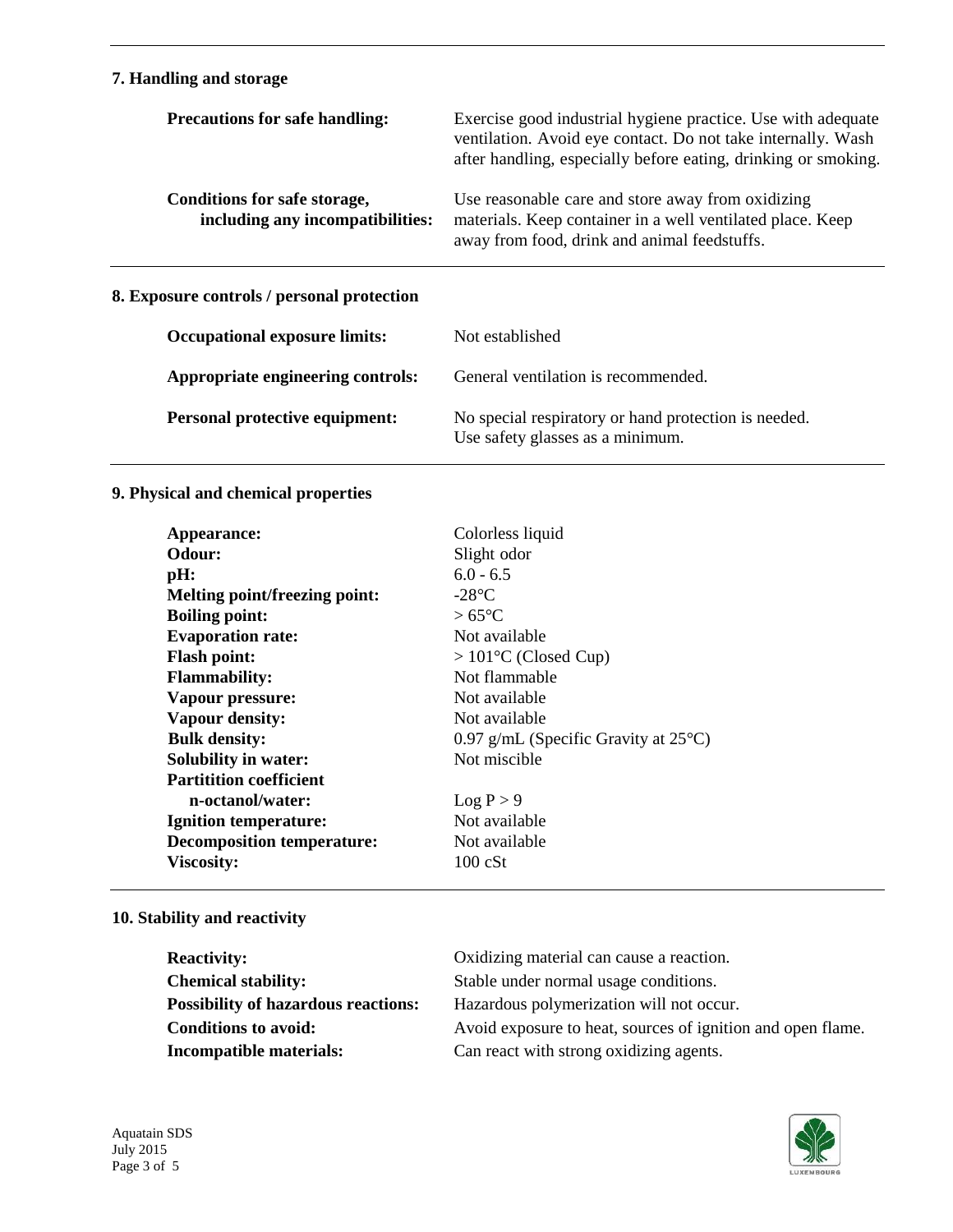**Hazardous decomposition products:** Thermal breakdown of this product during fire or very high heat conditions may result in emission of silica, carbon oxides and traces of incompletely burned carbon compounds and formaldehyde.

## **11. Toxicological information**

## **Acute toxicity**

| Oral $LD_{50}$ (rat):                    | $> 5000$ mg/kg                                                |
|------------------------------------------|---------------------------------------------------------------|
| Dermal $LD_{50}$ (rabbit):               | $> 10,200$ mg/kg (for PDMS)                                   |
| Inhalation $LC_{50}$ (4 hr, rat):        | $>$ 11.58 mg/l (for PDMS in 25% white spirit)                 |
| <b>Skin corrosion/irritation</b>         |                                                               |
| Skin irritation (rabbit):                | No adverse effects are expected.                              |
| Serious eye damage/irritation            |                                                               |
| Eye irritation (rabbit):                 | Minimally irritating. Irritation cleared by 24 hours (rabbit) |
| <b>Respiratory or skin sensitization</b> | No adverse effects are expected.                              |
|                                          | Not mutagenic (PDMS)                                          |
| Germ cell mutagenicity:                  |                                                               |
| Carcinogenicity:                         | Not carcinogenic (PDMS)                                       |
| <b>Reproductive toxicity:</b>            | No adverse effects are expected                               |
| STOT* single exposure:                   | Not available                                                 |
| <b>STOT</b> repeated exposure:           | Not available                                                 |
| <b>Aspiration hazard:</b>                | Not available                                                 |

\*Specific Target Organ Toxicity

## **12. Ecological information**

| <b>Ecotoxicity:</b>               |                                                                                                                                                                       |
|-----------------------------------|-----------------------------------------------------------------------------------------------------------------------------------------------------------------------|
| Toxicity to aquatic organisms:    | No adverse effects on aquatic organisms are expected.                                                                                                                 |
| Toxicity to soil organisms:       | No adverse effect on soil micro-organisms, earthworms or<br>subsequent crops grown in the soil are expected.                                                          |
| Persistence and degradability:    | Siloxanes are removed from water by sedimentation or<br>binding to sewage sludge. In soil, siloxanes are degraded<br>into inorganic silica, carbon dioxide and water. |
| <b>Bioaccumulative potential:</b> | Bioaccumulation is unlikely to occur.                                                                                                                                 |
| <b>Mobility in soil:</b>          | If spread on soil, the silicone product is expected to degrade.                                                                                                       |
| Other adverse effects:            | Not available                                                                                                                                                         |